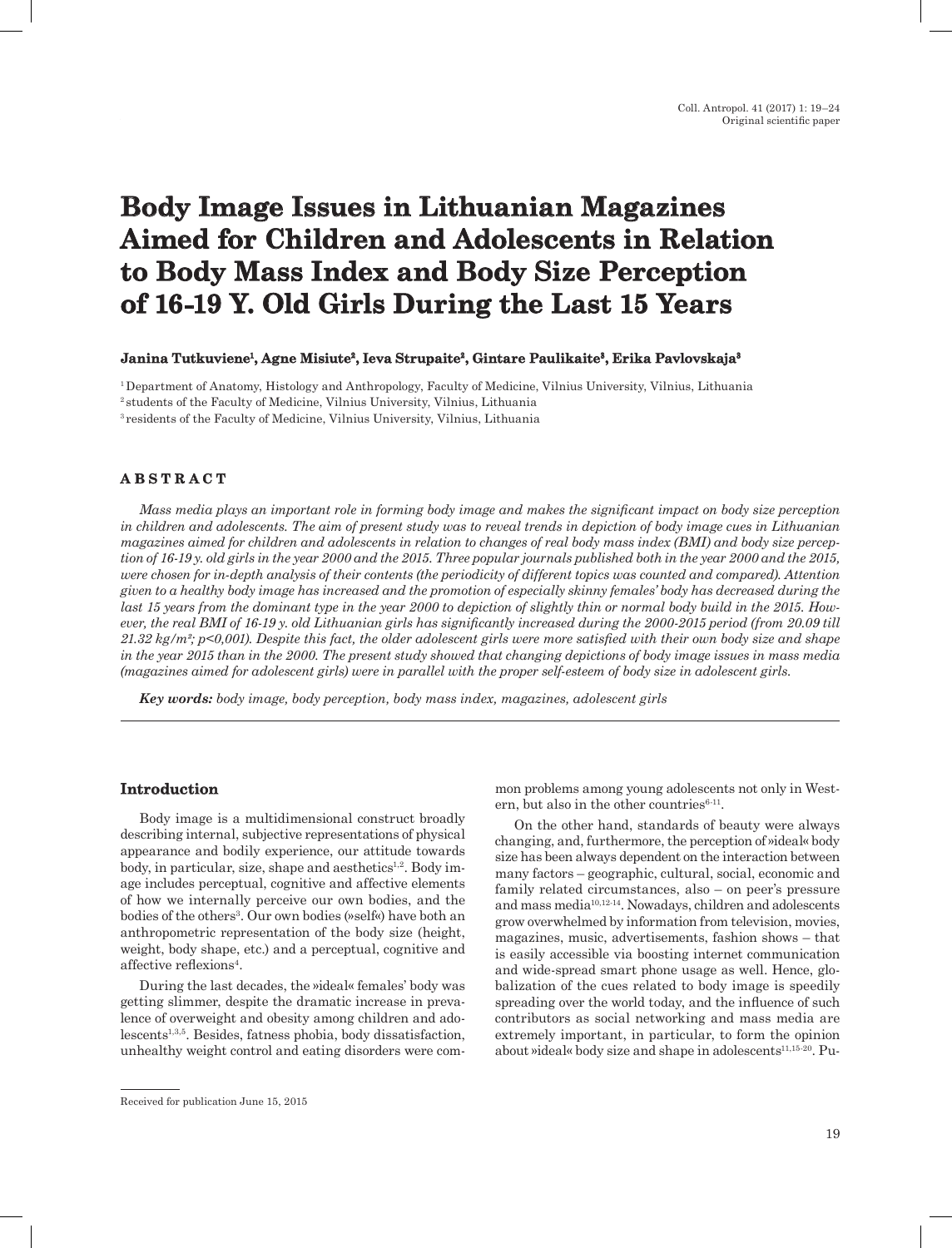J. Tutkuviene *et al.*: Body Image Issues in Lithuanian Magazines Aimed for Children and Adolescents, Coll. Antropol. **41** (2017) 1: 19–24

berty is the period of extreme body changes, and adolescent girls are very sensitive to societal pressure to be thin – that leads to body dissatisfaction, low self-esteem, unhealthy dieting, eating disorders, anxiety, depression and provokes other psychological disturbances<sup>8,9,14,16,18,21</sup>.

Around the 1995-2000 period, in Lithuania, as in many other countries, unrealistically thin body became a symbol of success for young girls, and that was very often discussed in different mass media, especially, in journals aimed for adolescent girls $22,23$ . Nevertheless, during the last decade in Lithuania the respectable mass communication very often proclaimed healthy body image also – solid arguments and reasoned opinion about healthy body size and body dissatisfaction related dangers were often elucidated by psychologists, pediatricians, auxologists and psychiatrists as well. Positive body image may confer benefit and operate similarly across the range of populations, although it might be expressed uniquely in different contexts and contribute to a more complete account of positive body image<sup>2</sup>.

However, there is a lack of comparative studies on the content and topics related to body image cues at the Lithuanian journals aimed for children and adolescents. In addition, it is not clear if depiction of specific body size and shape items in mass media might be in parallel to peculiarities of real body image issues in adolescent Lithuanian girls. The aim of present study was to reveal trends in depiction of body image cues in Lithuanian magazines aimed for children and adolescents in relation to changes of real body mass index (BMI) and body size perception of 16-19 y. old girls in the year 2000 and the 2015.

## **Material and methods**

Firstly, to reveal trends in depiction of body image cues in magazines aimed for children and adolescents, three popular journals (Naminukas, Mergaite, Panele), issued both in the year 2000 and the 2015, were chosen for indepth analysis of their contents and topics*.* Each magazine has been released monthly – in total 72 volumes had been analyzed. All the topics were classified according to the subject-matter depiction:

- body size or shape depiction (additional analysis was applied to reveal which body build was idealized – skinny, normal or plump body shape),
- body care,
- fashion,
- nutrition (in general, different diets, recipes),
- sports activity (as lifestyle or exercises for getting in shape).
- health promoting education (healthy lifestyle advices),
- people's stories,
- peers and relationships,
- hobbies (such as leisure time pursuits, handcrafts),
- other topics (horoscopes, crosswords, jokes).

The periodicity (the incidence) of each topic was counted (in %), and the prevalence of each topic in the year 2000 and the 2015 was compared.

Secondly, to evaluate the changes in real body mass index (BMI) and self-esteem of body size in adolescent Lithuanian girls, the results of two studies, carried our in the year 2000 and the 2015 were compared. The girls of 16-19 y. of age were investigated in 5 biggest towns of Lithuania, including the capital (Vilnius city). Sample size consisted of 1405 girls in the year 2000 and 308 girls in the year 2015. Standard anthropometric methods were used for body size measurements<sup>4</sup>. The answers from selfadministered questionnaire were analyzed to evaluate the perception of body size.

Data on height and weight, also body mass index were analysed, and the results from both studies were compared. The real body size of each girl was classified according to the BMI (weight/height²). All the girls were grouped into tree groups using the cut-off points suggested by T. Cole et al.  $(2000, 2007)^{24,25}$ : the cut-off points, which at the age of 18 years corresponded the BMI value of 25.0, were used for defining the overweight, and those that corresponded the BMI value of 18.5 served for defining the underweight (the normal weight was considered in between these cuf-off points).

The following body image related answers were analyzed from self administered questionnaires (both in the year 2000 and the 2015):

- Are you satisfied with your current weight: 1) yes, 2) no;
- Do you think you are: 1) too thin, 2) thin, 3) just right, 4) overweight, 5) obese (for the further analysis the answers 1 and 2, also 4 and 5 were summed up, and finally three groups of body size self-esteem were composed).

The data were computed using the standard programs of statistical packages (EXCEL, SPSS 22.00). The statistical significance of the differences between BMI data was determined using Student's *t* test; the differences between the prevalence or incidence of various topics at the magazines, also between the answers concerning body size and shape perception were evaluated using chi-square test $26$ .

## **Results**

Body image issues in Lithuanian magazines aimed for children and adolescents, published in the year 2000 and the 2015

Magazine »Naminukas« (Figure 1) dedicated to boys and girls, approximately of 7-14 y. of age, was focusing on crosswords and puzzles, both in the year 2000 and the  $2015$  (61.6% and  $55.1%$  – respectively), but no significant attention was allowed to body image in former and recent years (p>0,05). Whereas »Mergaite« (Figure 2), the magazine for 7-13 years old girls, mostly covered such topics as hobbies, people's stories and the other (horoscopes, puzzles, jokes) topics in the year 2000 (22.1-29.8%) and the 2015 (16.1-26.5%). Moreover, attention towards healthy body image and body care increased from 3.7% to 15.7% from the year 2000 up to the year 2015 ( $p<0.05$ ). Magazine »Panel*«* (Figure 3)*,* mostly orientated to adolescent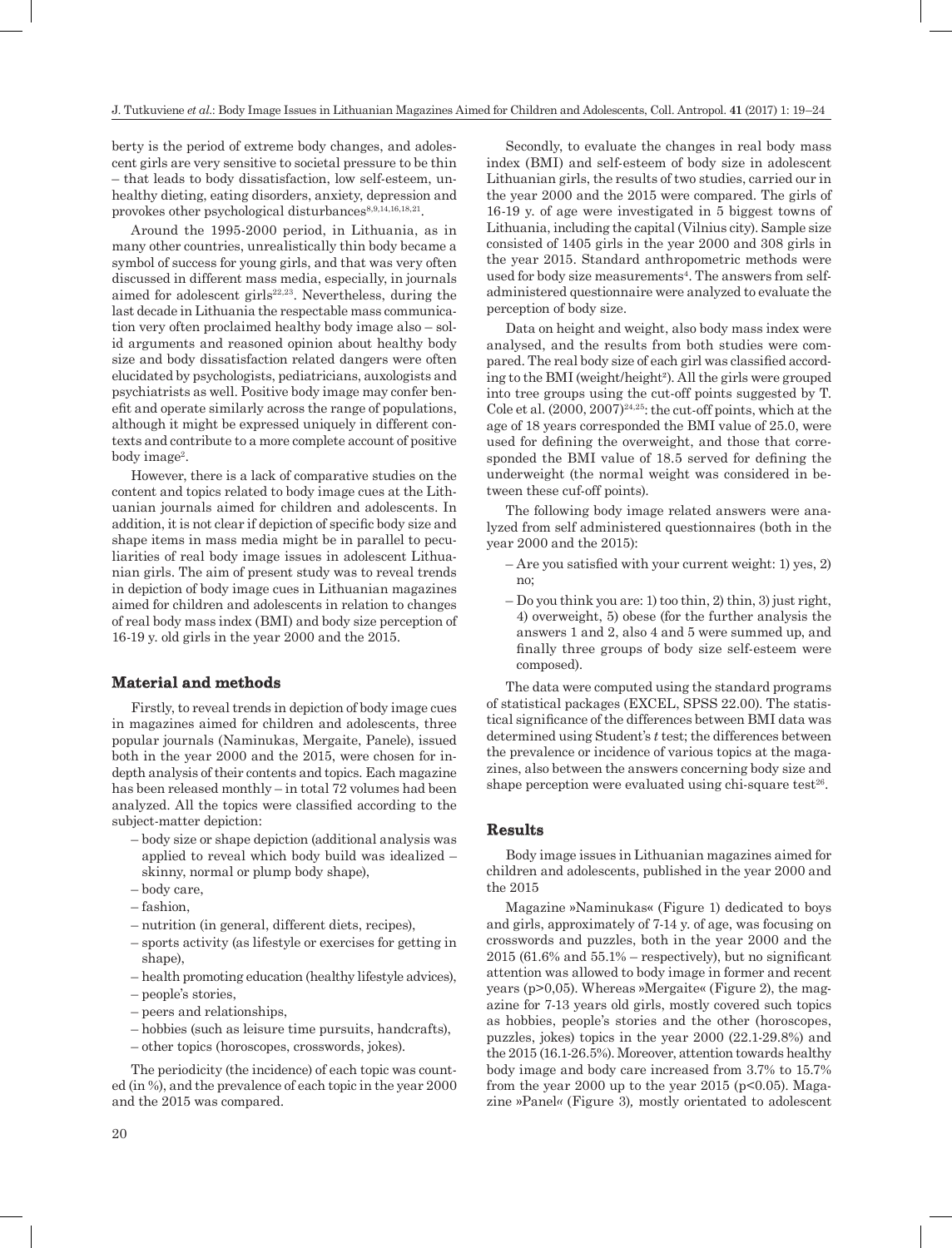



*Fig. 1. The periodicity of different topics at the magazine "Naminukas", published in the year 2000 and the 2015.*



*Fig. 2. The periodicity of different topics at the magazine "Mergaite", published in the year 2000 and the 2015.*

girls, wrote about body size and shape more often: in the year 2000 – body image issues covered 22.1% (body care  $-15.6%$ ), in the year  $2015 - 15%$  (body care  $-18%$ ). From all the »Panele« articles related to body image (Figure 4), attention to woman's skinny body shape in 15 years decreased from  $70.1\%$  to  $39.7\%$  ( $p<0.001$ ), depiction of normal and plump images increased from the year 2000 up to the year 2015 as follows: from 20.7% to 39.6% and from 9.2% to  $20.7%$  – respectively (p<0.05).

Changes in the real BMI and body size perception of 16-19 y. old Lithuanian girls during the last 15 years

The BMI of 16-19 y. old Lithuanian girls has evidently increased during the 2000-2015 period (Figure 5): on average – from 20.09 till 21.32 kg/m<sup>2</sup> (p<0,001). Despite this fact, the older adolescent girls, in general, were more satisfied with their own body size and shape in the year 2015 than in the 2000: being relatively slim in the year 2000, even 80.2% of girls wished to have less weight, 17.6% – were satisfied with their body size and only 2.2% of girl wanted to gain more weight; being more stout in the year 2015, only 55.2% of girls wanted to be slimmer, 39.4% – to have the same weight and even 5.4% of girls wanted to gain more weight in the year 2015 (the differences between the corresponding answers in both studies were statistically significant;  $p<0.001$ ).

With respect to their actual BMI, nearly all overweight girls in the year 2000 and less than 60% of girls in the year 2015 evaluated themselves as being thick, while close to 40% of girls from this group rated their bodies as normal size in the year  $2015$  ( $p<0.001$ ) (Figure 6). As for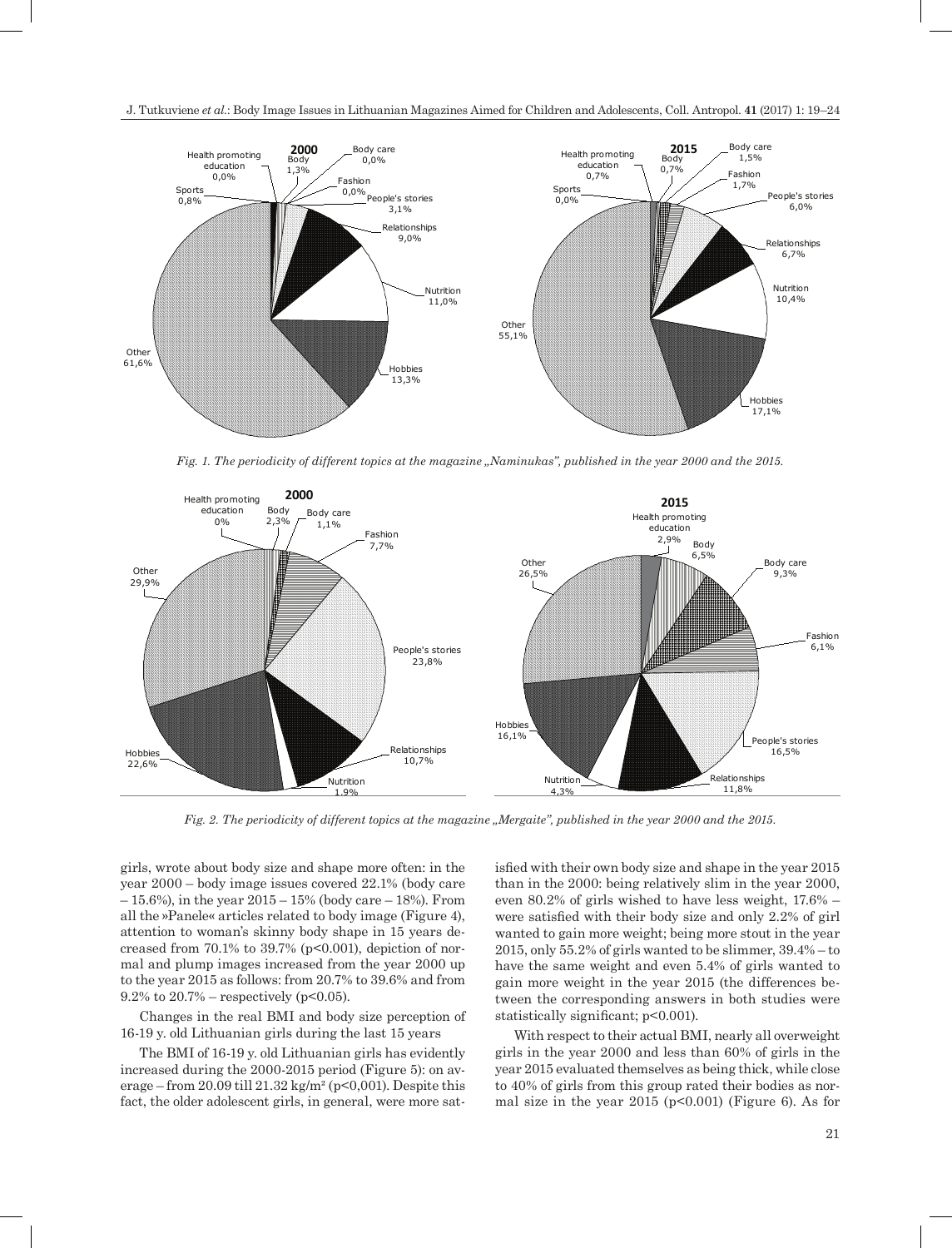

*Fig. 3. The periodicity of different topics at the magazine "Panele", published in the year 2000 and the 2015.* 



*Fig. 4. The incidence of depictions of different body size at the magazine "Panele", published in the year 2000 and the 2015.*



*Fig. 5. The BMI of 16-19 y. old Lithuanian girls in the year 2000 and the 2015.*

normal weight girls (according to their real BMI), more than 30% of the girls in the year 2000 and less than 20% in the year 2015 rated themselves as too thick, besides,



*Fig. 6. The self-esteem of body size in overweight Lithuanian girls of 16-19 y. of age in the year 2000 and the 2015.*

much more girls from this group estimated their body size as normal one in the year 2015 than in the 2000 (Figure 7). We have found less statistically significant differences between the self-esteem of body size in really underweight girls: lean girls more often thought that they had normal body size in the year 2015 than in the year 2000 – 68% versus 59%, respectively (Figure 8). On the other hand, no one girl from this group in the year 2015 rated her body as the thick one, while more than 3% of really lean girls in the year 2000 indicated themselves as being thick.

#### **Discussion and conclusions**

Magazine »Naminukas« mostly provided the topics related to leisure time challenges and ideas (no significant attention to body image had been allowed both in the year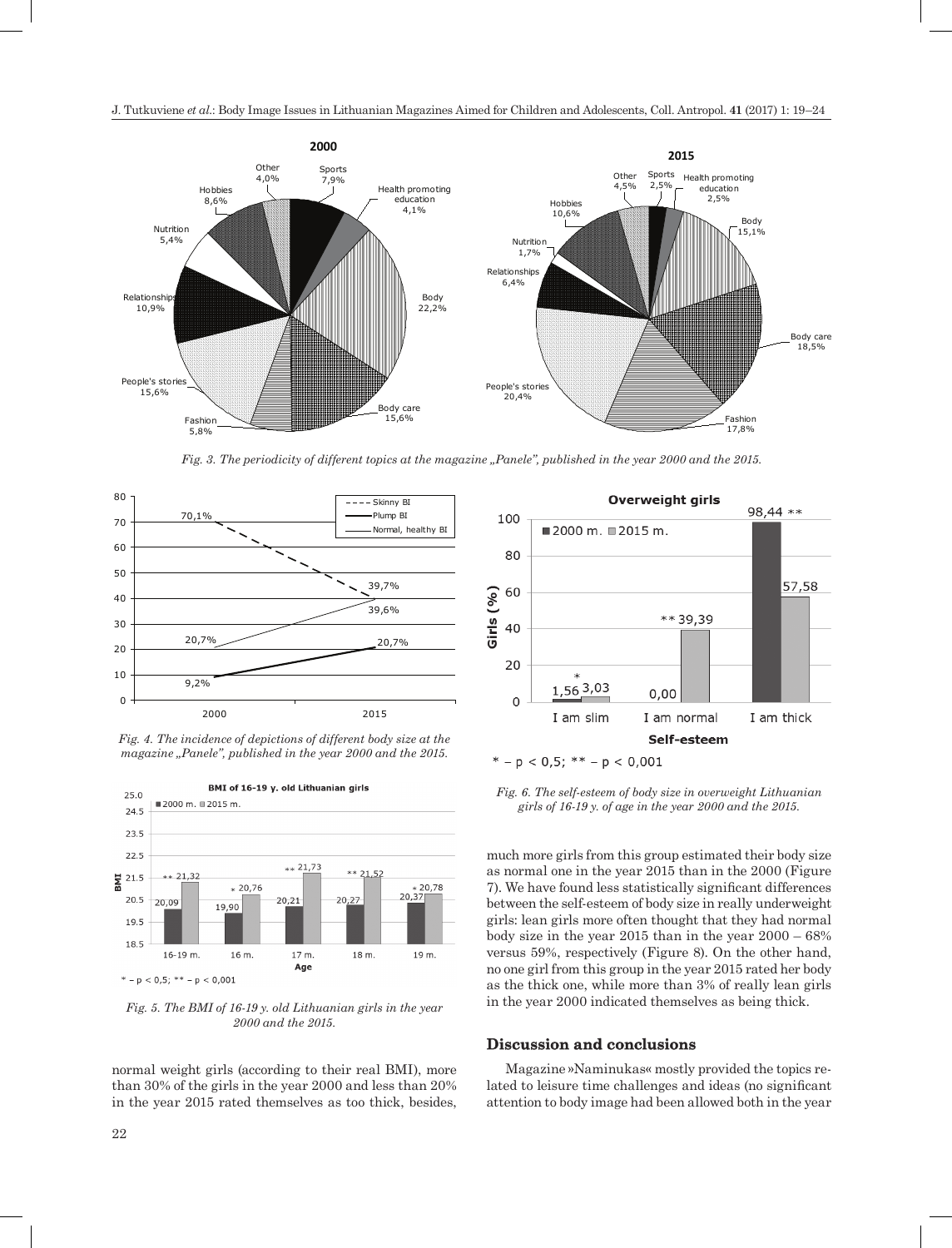

*Fig. 7. The self-esteem of body size in normal Lithuanian girls of 16-19 y. of age in the year 2000 and the 2015.*

**Underweight girls** 



 $* - p > 0.5; ** - p < 0.5$ 

*Fig. 8. The self-esteem of body size in underweight Lithuanian girls of 16-19 y. of age in the year 2000 and the 2015.*

2000 and the 2015). Magazine »Mergaite« wrote about hobbies and various stories, but the attention to healthy body image has increased during the last 15 years. Journal »Panel« more often than the other magazines wrote about the different body image issues, however, attention to very skinny woman's body decreased during the last 15 years from dominant type in the year 2000 to slightly lean or normal body build in the year 2015.

The analysis of body weight of 16-19 y. old girls showed the evident increase in the BMI during the last 15 years, and this phenomenon has been in line with the results of many other studies from different countries which had experienced growing trends in overweight and obesity during the last decades<sup>5</sup>. It might be stated that adolescent Lithuanian girls, having been one of the thinnest among the peers from many other countries around the year 200027, recently have much bigger BMI and are getting closer to peers from Western countries.

Despite this trend, our study have revealed the opposite tendency in self-esteem of body size among young females nowadays – their opinion and self-esteem of body size became more positive and more objective in elation to their actual BMI. The present study showed, that changing depictions of body image issues in mass media (magazines aimed for adolescent girls) were in parallel with the proper self-esteem of body size in adolescent girls. However, underweight girls remain very problematic in terms to their own body image, and the present study revealed having them slightly more distorted body size perception recently than in the 2000 study. The other authors also argue that lean girls very often have more vulnerable psychological status<sup>1,2</sup>, but it remains unclear, if lean girls more often are prone to have body dissatisfaction and eating disorders, or they become severe underweight because of their lower self-esteem, higher body dissatisfaction and fatness phobia.

Although traditional media (magazines and television) are still widely used, there are other forms of freely accessible information, in particular, the increasing usage of different Internet sources. Since the year 2000, the usage of Internet has been increasing by about  $50\%$  each year<sup>28</sup>. In the year 2015, it was estimated that the Internet was used by  $75.6\%$  of Lithuanian population<sup>29</sup>. What is more, image-focused websites (related to fashion, beauty, celebrities and entertainments) are currently more popular among young women than are the fashion magazines<sup>16</sup>. Many Internet websites propagate the stereotypical ideals of feminine beauty. For example, studies on high school girls have found that Internet usage was related to a greater weight dissatisfaction and drive for thinness $15,17$ . Even though Lithuanian magazines have slightly changed their beauty standards over the last 15 year, the Internet might play even bigger role in forming body image cues. It is not exactly clear how Internet might influence body image of adolescent girls with different BMI and vulnerable psychological status. That's why further studies on the Internet usage in relation to body concerns and dissatisfaction among adolescents are needed to reveal a possible risk for negative influence on general health and psychological status. It would be interesting to investigate real body size and shape of young teenagers and children in relation to their body image, body perception and psychological well-being (body dissatisfaction, self-esteem, eating disorders, anxiety, depression) as well.